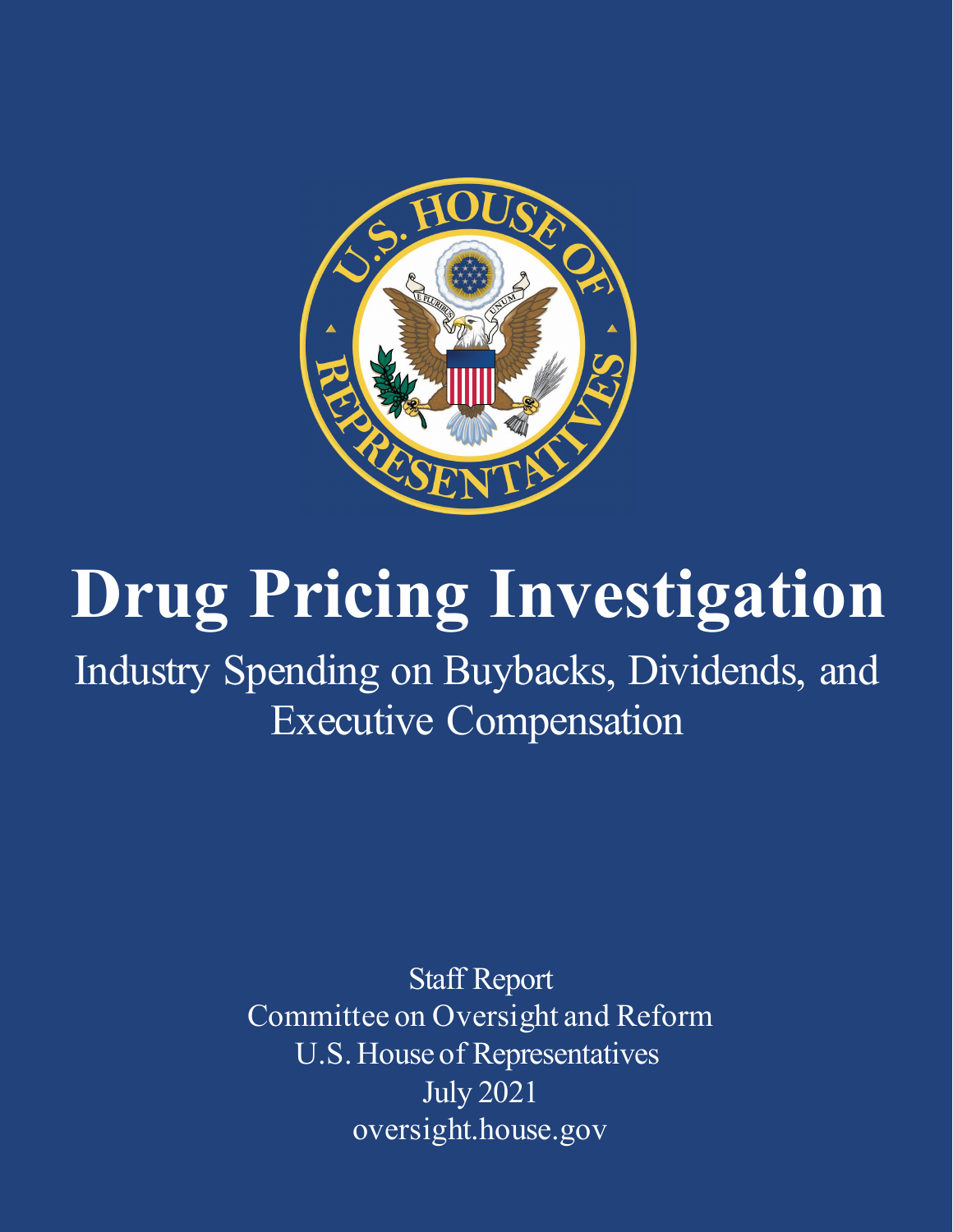#### **EXECUTIVE SUMMARY**

On January 14, 2019, the House Committee on Oversight and Reform launched a comprehensive investigation into pharmaceutical pricing and business practices. The Committee has released six staff reports describing the findings of its investigation. These reports have shown that the pharmaceutical industry has targeted the United States for price increases for many years, while cutting prices in the rest of the world. The United States is particularly vulnerable to these pricing tactics because current law prohibits Medicare from negotiating directly with drug companies to lower drug prices.

H.R. 3, the Elijah E. Cummings Lower Drug Prices Now Act, would address many of the findings in the Committee's staff reports by empowering Medicare to negotiate directly with drug companies to lower prices. The Congressional Budget Office estimates that H.R. 3's negotiation provisions would save taxpayers \$456 billion over ten years.<sup>[1](#page-1-0)</sup>

Today, the Committee is issuing its seventh staff report, which analyzes financial data of the 14 largest drug companies in the world to evaluate the amount they spend to enrich investors and executives, the amount they invest to research and develop new treatments, and the potential impact of direct Medicare price negotiations.

This report shows that leading drug companies have spent more on stock buybacks, dividends to investors, and executive compensation than on research and development (R&D).<sup>[2](#page-1-1)</sup> This analysis also reveals that drug companies' claims that reducing U.S. prescription drug prices will harm innovation is overblown. The report indicates that even if the pharmaceutical industry collected less revenue due to pricing reforms such as H.R. 3, drug companies could maintain or even exceed their current R&D expenditures if they reduced spending on buybacks and dividends.

Specifically, the Committee's analysis shows:

• From 2016 to 2020, the 14 leading drug companies spent \$577 billion on stock buybacks and dividends—\$56 billion more than they spent on R&D over the same period.

<span id="page-1-0"></span><sup>1</sup> Congressional Budget Office, *Budgetary Effects of H.R. 3, the Elijah E. Cummings Lower Drug Costs Now Act* (Dec. 10, 2019) (online a[t www.cbo.gov/system/files/2019-12/hr3\\_complete.pdf](http://www.cbo.gov/system/files/2019-12/hr3_complete.pdf)). Under H.R. 3, the Department of Health and Human Services would be able to negotiate fair prices for the Medicare program for the 125 single-source, brand-name drugs that account for the greatest net spending under Medicare Part D or more broadly across the United States. The lower drug prices negotiated by Medicare would also be available to Americans with private insurance. H.R. 3 would also reduce annual out-of-pocket drug costs for Medicare beneficiaries. H.R. 3, 117th Cong. (2021).

<span id="page-1-1"></span><sup>&</sup>lt;sup>2</sup> A stock buyback is when a company purchases its shares from the marketplace with its accumulated cash. The effect of a stock buyback is to reduce the number of the company's outstanding shares in the market, which increases the relative ownership interest of each investor. A dividend is a cash distribution of a company's earnings back to investors.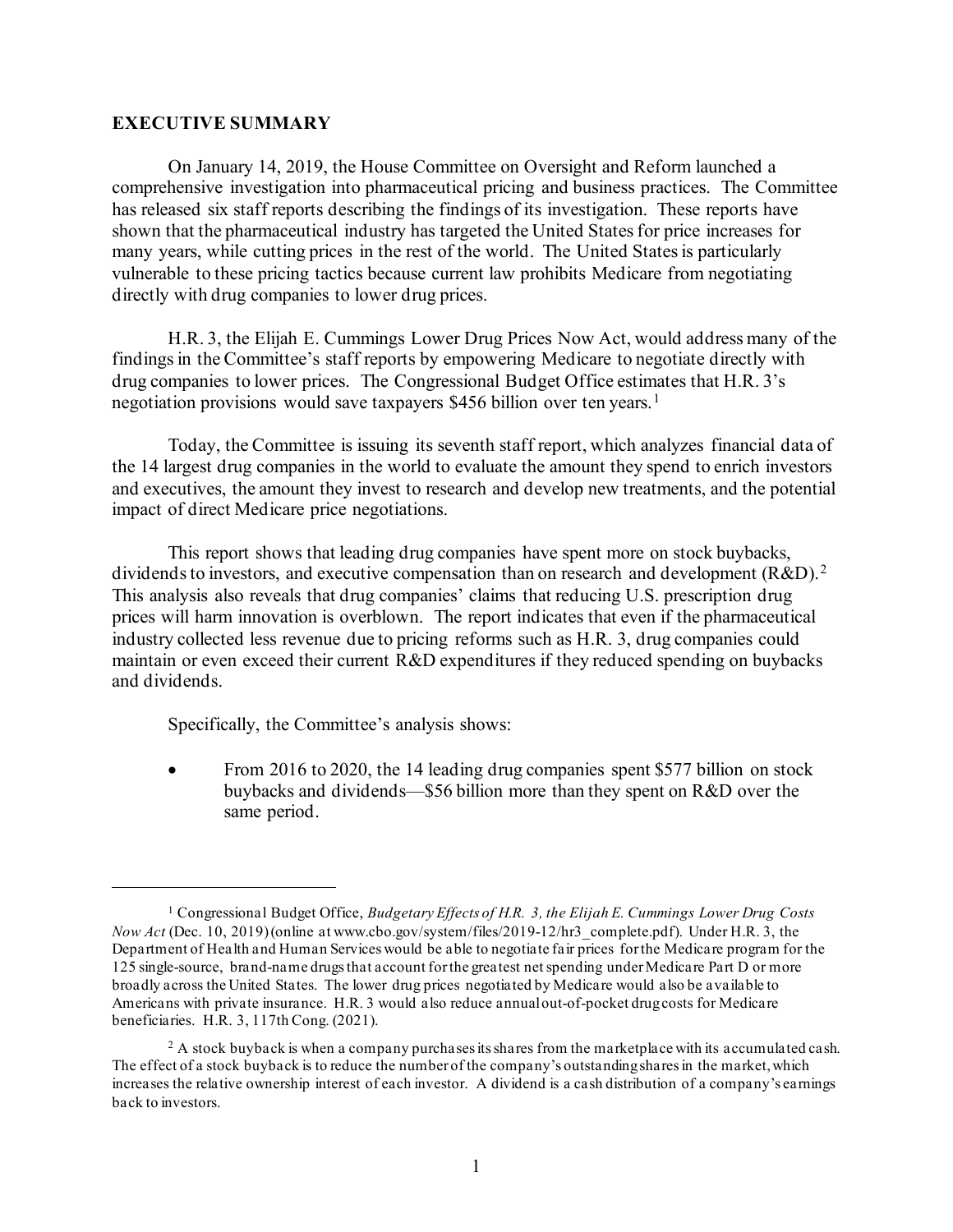- Assuming the same rate of spending, these 14 companies are projected to spend \$1.15 trillion on buybacks and dividends from 2020 through 2029. This is more than twice the amount the Congressional Budget Office projected would be saved by H.R. 3 over the same period.
- Among the 14 companies examined, the eight U.S. companies spent even less on R&D compared to buybacks and dividends. One company, Amgen, spent nearly six times as much on buybacks, dividends, and executive compensation as it did on R&D in 2018.
- From 2016 to 2020, compensation for the 14 companies' top executives totaled \$3.2 billion, with annual compensation growing by 14% over that five-year period. Some companies paid their CEOs tens of millions of dollars as they raised prices on drugs relied on by millions of Americans.
- Many drug companies spent a significant portion of their R&D budget on finding ways to suppress generic and biosimilar competition while continuing to raise prices, rather than on innovative research.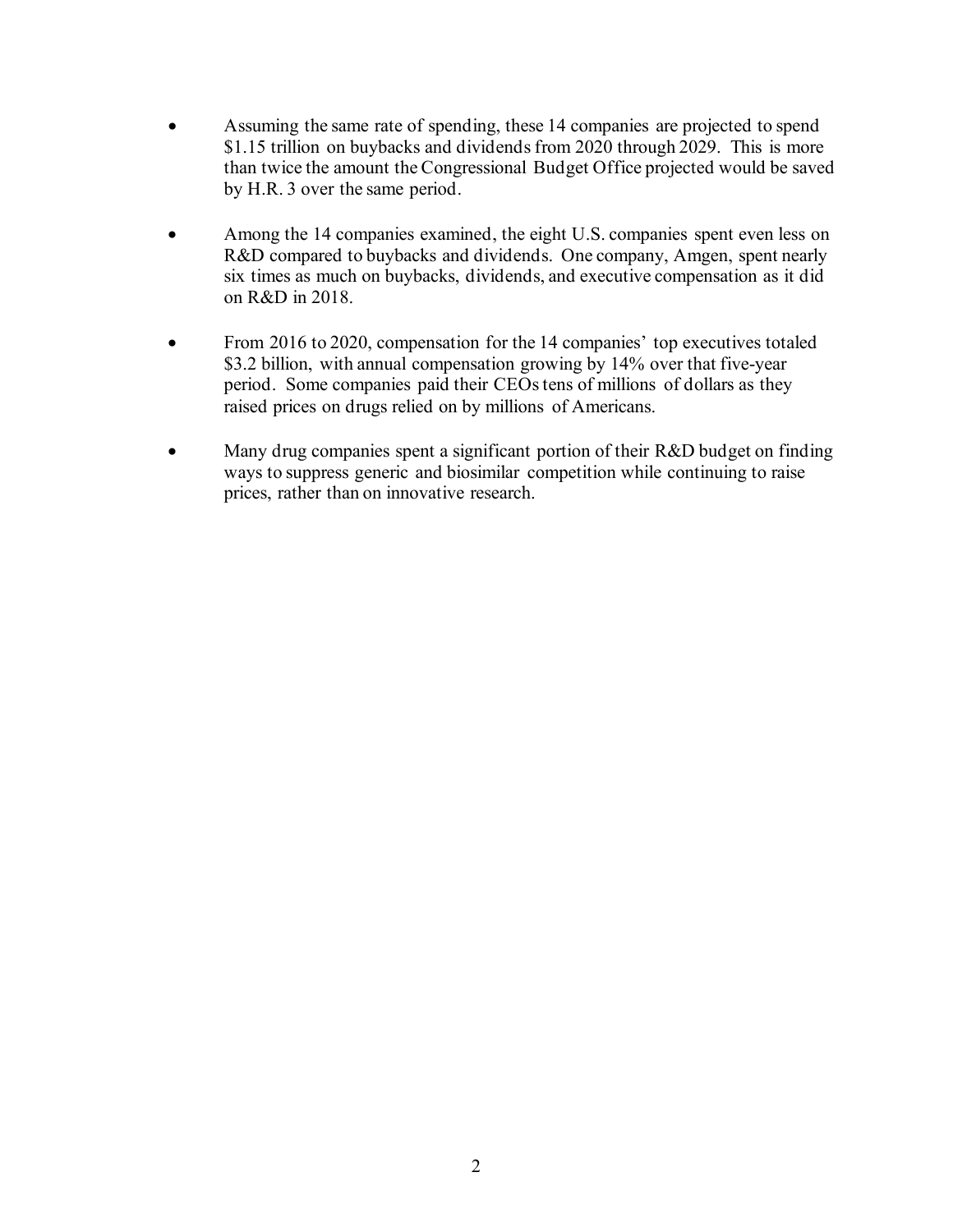## **I. FINDINGS**

The Committee's review of financial data for 14 of the largest drug companies in the world found that over the past five years, these companies spent more on stock buybacks, dividends, and compensation than they spent on R&D.<sup>[3](#page-3-0)</sup> Assuming the same rate of spending on buybacks and dividends over the next ten years, these 14 companies are projected to spend \$1.15 trillion on buybacks and dividends from 2020 to 2029—more than twice the amount the Congressional Budget Office estimates would be saved by H.R. 3 over the same period by reducing drug prices for Medicare and the commercial market. The Committee's drug pricing investigation has also revealed that spending that drug companies describe as R&D is often designed to suppress generic competition to maintain monopoly prices.

## **A. Pharmaceutical Industry Spending on Buybacks and Dividends Exceeded Spending on R&D and Projected Savings Under H.R. 3**

From 2016 to 2020, the 14 companies examined spent over \$577 billion on stock buybacks and dividends for investors, \$56 billion more than they spent on R&D. Figure 1, below, highlights the drug companies' aggregate expenditures across each category. [4](#page-3-1)

<span id="page-3-0"></span><sup>&</sup>lt;sup>3</sup> This report was compiled with information from annual reports, proxy statements, and other documents from AbbVie, Amgen, AstraZeneca, Bristol Myers Squibb, Eli Lilly, Gilead, GlaxoSmithKline, Johnson & Johnson, Merck, Novartis, Novo Nordisk, Pfizer, Roche, and Sanofi. These 14 companies were the largest pharmaceutical companies by market capitalization in Q1 2021. *Q1 2021: A Look at Biopharma's Top 25 Companies by Market Cap*, BioSpace (May 3, 2021) (online at [www.biospace.com/article/q1-2021-an-in-depth-look-at-biopharma-s-top-](https://www.biospace.com/article/q1-2021-an-in-depth-look-at-biopharma-s-top-25-/) $25-1$ .

<span id="page-3-1"></span><sup>4</sup> AbbVie Forms 14A and 10K, 2017–2021; Pfizer Forms 14A and 10K, 2017–2021; Gilead Forms 14A and 10K, 2017–2021; Eli Lilly Forms 14A and 10K, 2017–2021; GlaxoSmithKline Form 20F, 2017–2021; Johnson & Johnson Forms 14A and 10K, 2017–2021; Novartis Form 20F, 2018–2021; Merck Forms 14A and 10K, 2017– 2021; AstraZeneca Form 20F, 2017–2021; Bristol Myers Squibb Forms 14A and 10K, 2017–2021; SanofiForm 20F, 2018–2021; Novo Nordisk Form 20F, 2017–2021; Amgen Forms 14A and 10K, 2017–2021; Roche Annual Report, 2016–2020. *See* Securities and Exchange Commission, Electronic Data Gathering, Analysis, and Retrieval (EDGAR) System (online a[t www.sec.gov/edgar.shtml\)](https://www.sec.gov/edgar.shtml) (accessed July 2, 2021). To calculate these figures for foreign companies, Committee staff used current exchange rates.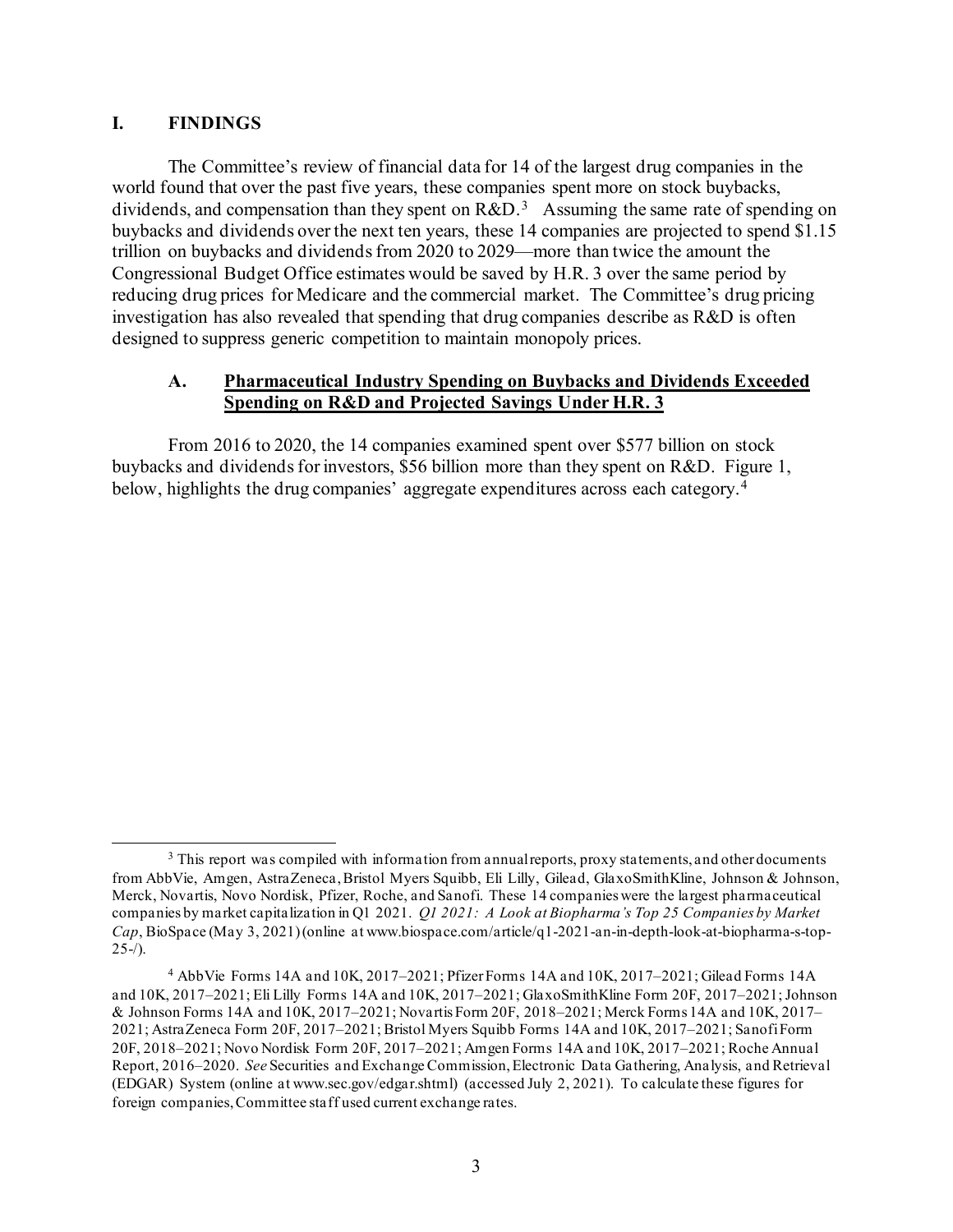|                   | Buybacks (SM) | Dividends (SM) | Total Buybacks &<br>Dividends (\$M) | <b>R&amp;D Expenditures (SM)</b> |  |  |  |
|-------------------|---------------|----------------|-------------------------------------|----------------------------------|--|--|--|
| 2016              | \$45,193      | \$67,614       | \$112,806                           | \$92,034                         |  |  |  |
| 2017              | \$34,401      | \$67,338       | \$101,740                           | \$96,392                         |  |  |  |
| 2018              | \$70,162      | \$70,918       | \$141,080                           | \$104,585                        |  |  |  |
| 2019              | \$50,168      | \$73,553       | \$123,721                           | \$107,573                        |  |  |  |
| 2020              | \$19,104      | \$79,463       | \$98,567                            | \$121.233                        |  |  |  |
| Total (2016-2020) | \$219,028     | \$358,886      | \$577,914                           | \$521,817                        |  |  |  |

Figure 1: Pharmaceutical Industry Expenditures

Four of these companies—AbbVie, Johnson & Johnson, Novo Nordisk, and Amgen had buyback and dividend expenditures that exceeded R&D expenditures in each of the past five years. Two other companies—Pfizer and Novartis—spent more on buybacks and dividends than on R&D for four out of the last five years.<sup>[5](#page-4-0)</sup> Of the other companies the Committee examined, only AstraZeneca and Roche spent more on R&D than on buybacks and dividends every year from 2016 through 2020.[6](#page-4-1)

The disproportionate spending on buybacks and dividends was particularly apparent for Novo Nordisk and Amgen. As shown in Figure 2 below, Novo Nordisk spent approximately twice as much on buybacks and dividends in each of the years examined as it did on R&D.<sup>[7](#page-4-2)</sup>

<span id="page-4-0"></span><sup>5</sup> AbbVie Forms 14A and 10K, 2017–2021; Pfizer Forms 14A and 10K, 2017–2021; Johnson & Johnson Forms 14A and 10K, 2017–2021; Novartis Form 20F, 2018–2021; Novo Nordisk Form 20F, 2017–2021; Amgen Forms 14A and 10K, 2017–2021. *See* Securities and Exchange Commission, Electronic Data Gathering, Analysis, and Retrieval (EDGAR) System (online a[t www.sec.gov/edgar.shtml\)](https://www.sec.gov/edgar.shtml) (accessed July 2, 2021).

<span id="page-4-1"></span><sup>6</sup> AstraZeneca Form 20F, 2017–2021; Roche Annual Report, 2016–2020. *See* Securities and Exchange Commission, Electronic Data Gathering, Analysis, and Retrieval (EDGAR) System (online at [www.sec.gov/edgar.shtml\)](https://www.sec.gov/edgar.shtml) (accessed July 2, 2021).

<span id="page-4-2"></span><sup>7</sup> Novo Nordisk Form 20F, 2017–2021. *See* Securities and Exchange Commission, Electronic Data Gathering, Analysis, and Retrieval (EDGAR) System (online a[t www.sec.gov/edgar.shtml\)](https://www.sec.gov/edgar.shtml) (accessed July 2, 2021).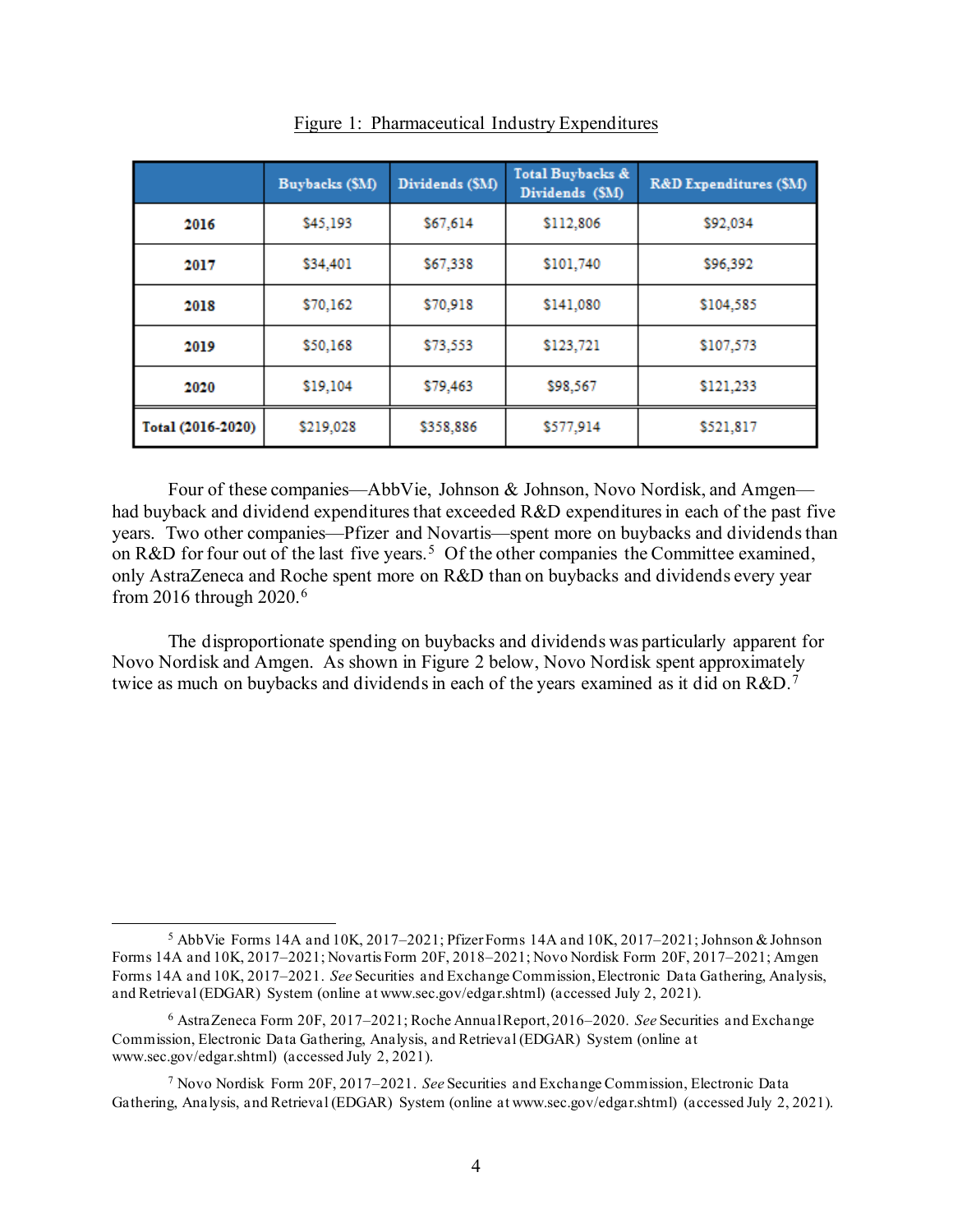

Figure 2: Novo Nordisk Expenditures (\$M)

Figure 3 below shows that, in 2018, Amgen spent over five times more on stock buybacks and dividends than it spent on R&D.[8](#page-5-0)





Of the 14 companies the Committee reviewed, the eight U.S.-based drug companies spent a greater proportion of their expenditures on buybacks and dividends as compared to their

<span id="page-5-0"></span><sup>8</sup> Amgen Forms 10K and 14A, 2018. *See* Securities and Exchange Commission, Electronic Data Gathering, Analysis, and Retrieval (EDGAR) System (online a[t www.sec.gov/edgar.shtml\)](https://www.sec.gov/edgar.shtml) (accessed July 2, 2021).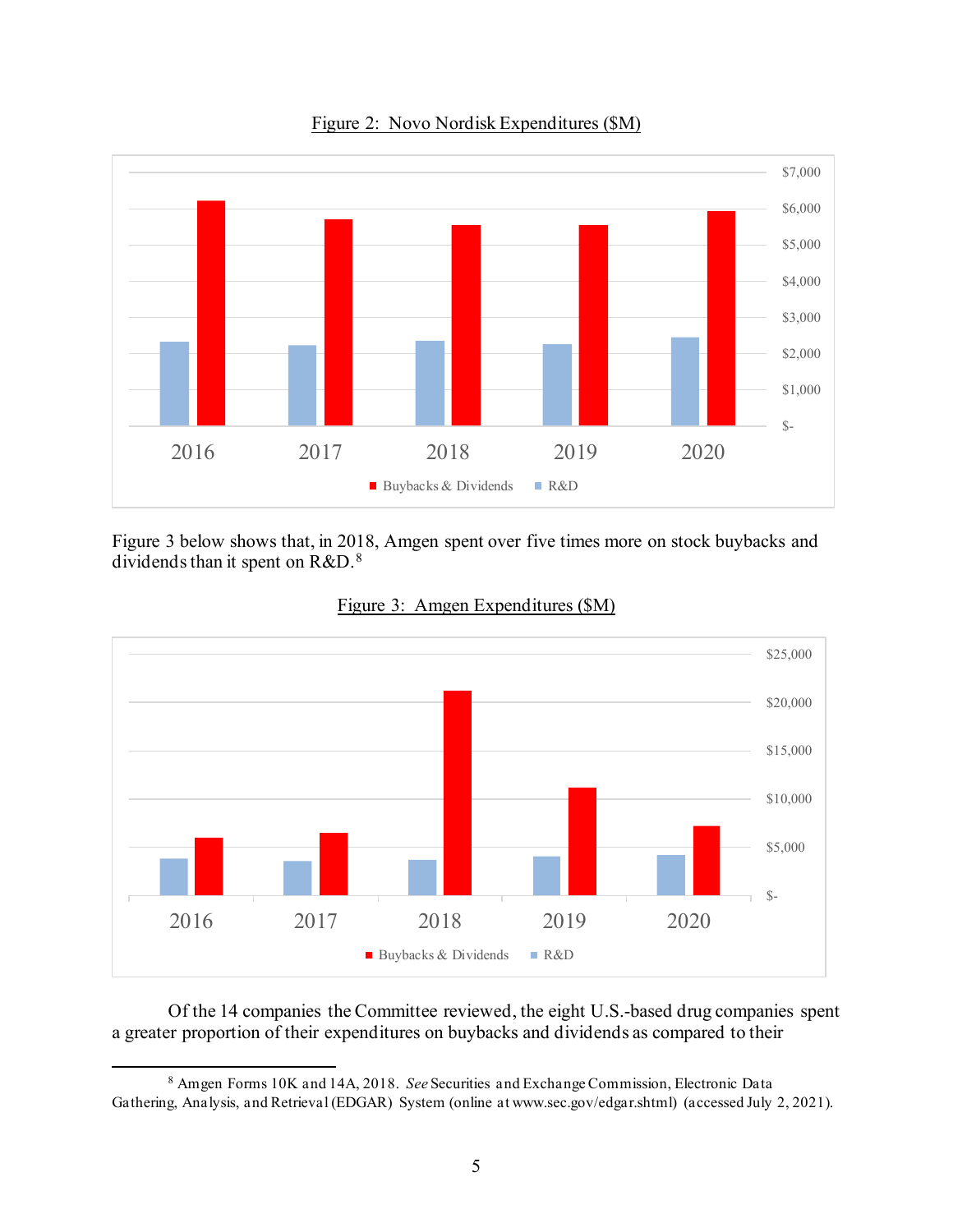foreign peers.[9](#page-6-0) Overall, the 14 companies spent an average of 10% more on buybacks and dividends than on R&D from 2016 to 2020, but the eight U.S.-based companies spent on average over 24% more on buybacks and dividends than on R&D.<sup>[10](#page-6-1)</sup>

Assuming the same rate of spending, these 14 leading drug companies are projected to spend \$1.15 trillion on buybacks and dividends from 2020 through 2029. This is more than double the \$456 billion that the Congressional Budget Office has projected would be saved industrywide by H.R. 3's price negotiation provisions through reduced drug prices and lower spending over the same period.<sup>11</sup>

The Committee's review indicates that even if the pharmaceutical industry collected less revenue due to pricing reforms such as H.R. 3, drug companies could maintain or even exceed their current R&D expenditures if they reduced spending on buybacks and dividends.

#### **B. Industry Spending on Executive Compensation Has Increased**

The Committee's review of financial data for 14 of the largest drug companies also found that these companies spent over \$3.2 billion in aggregate executive compensation for their highest paid executives in the past five years. From 2016 to 2020, these drug companies increased executive compensation spending by 14%. Figure 4 below shows spending on executive compensation from 2016 to 2020.

<span id="page-6-0"></span><sup>9</sup> AbbVie Forms 14A and 10K, 2017–2021; Pfizer Forms 14A and 10K, 2017–2021; Gilead Forms 14A and 10K, 2017–2021; Eli Lilly Forms 14A and 10K, 2017–2021; GlaxoSmithKline Form 20F, 2017–2021; Johnson & Johnson Forms 14A and 10K, 2017–2021; Novartis Form 20F, 2018–2021; Merck Forms 14A and 10K, 2017– 2021; AstraZeneca Form 20F, 2017–2021; Bristol Myers Squibb Forms 14A and 10K, 2017–2021; SanofiForm 20F, 2018–2021; Novo Nordisk Form 20F, 2017–2021; Amgen Forms 14A and 10K, 2017–2021; Roche Annual Report, 2016–2020. *See* Securities and Exchange Commission, Electronic Data Gathering, Analysis, and Retrieval (EDGAR) System (online a[t www.sec.gov/edgar.shtml\)](https://www.sec.gov/edgar.shtml) (accessed July 2, 2021).

<span id="page-6-1"></span><sup>&</sup>lt;sup>10</sup> *Id.* The eight U.S. companies are AbbVie, Amgen, Bristol Myers Squibb, Eli Lilly, Gilead, Johnson & Johnson, Merck, and Pfizer.

<span id="page-6-2"></span><sup>11</sup> Congressional Budget Office, *Budgetary Effects of H.R. 3, the Elijah E. Cummings Lower Drug Costs Now Act* (Dec. 10, 2019)(online at www.cbo.gov/system/files/2019-12/hr3\_complete.pdf).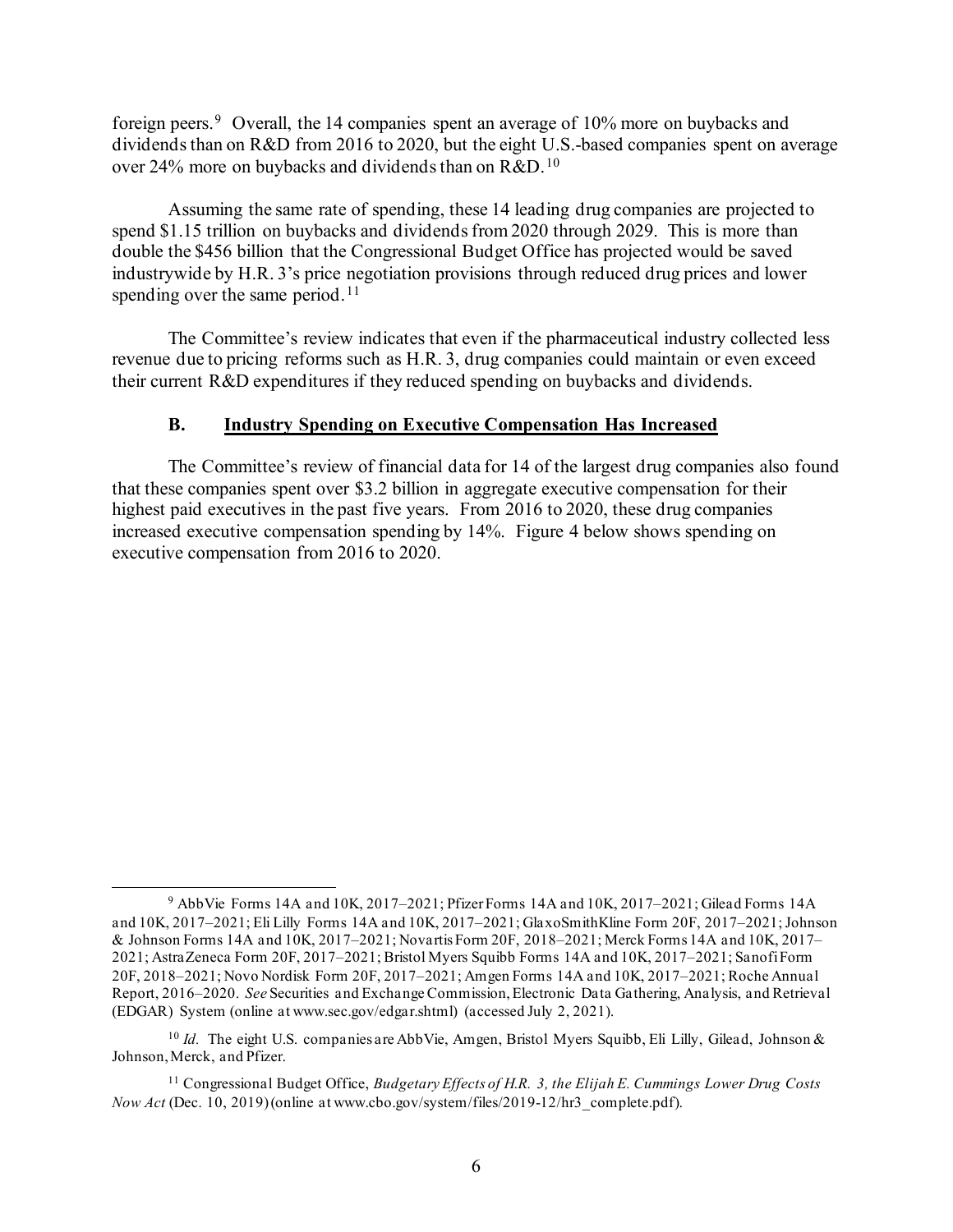| Company     |    | 2016          |    | 2017        |    | 2018        | 2019 |             | 2020 |             | <b>Total</b>    |             |
|-------------|----|---------------|----|-------------|----|-------------|------|-------------|------|-------------|-----------------|-------------|
| J&J         | \$ | 69,739,338    | s  | 91,654,916  | s  | 65,409,357  | s    | 67,447,920  | s    | 81,369,452  | s               | 375,620,983 |
| AbbVie      | s  | 60,882,843    | s  | 70,379,456  | s  | 62,100,858  | s    | 69,440,776  | s    | 84,893,480  | s               | 347,697,413 |
| Novartis    | \$ | 59,907,420    | s  | 51,795,638  | s  | 72,292,820  | \$   | 72,475,721  | \$   | 64,113,595  | s               | 320,585,194 |
| Pfizer      | \$ | 49,509,982    | s  | 64,225,035  | s  | 50,735,513  | s    | 63,848,586  | s    | 59,431,930  | s               | 287,751,046 |
| Gilead      | s  | 46,580,305    | \$ | 45,862,463  | s  | 54,824,163  | \$   | 78,212,141  | \$   | 45,465,167  | s               | 270,944,239 |
| Amgen       | \$ | 42,667,038    | s  | 39,889,202  | s  | 64,081,235  | \$   | 46,720,094  | \$   | 47,079,177  | s               | 240,436,746 |
| Merck       | s  | 49,006,321    | s  | 43,083,221  | s  | 46,352,678  | s    | 55,063,330  | s    | 46,255,317  | s               | 239,760,867 |
| BMS         | \$ | 39,406,765    | \$ | 47,749,197  | s  | 44,678,841  | \$   | 58,455,527  | \$   | 48,354,847  | s               | 238,645,177 |
| Roche       | \$ | 52,735,678    | s  | 50,075,449  | \$ | 46,214,623  | \$   | 44,695,136  | s    | 41,027,644  | s               | 234,748,530 |
| Eli Lilly   | \$ | 42,744,525    | s  | 47,004,080  | s  | 43,440,949  | s    | 49,965,840  | s    | 50,860,365  | s               | 234,015,759 |
| AstraZeneca | \$ | 26,286,240    | s  | 21,214,740  | \$ | 25,794,960  | s    | 31,363,260  | \$   | 31,947,000  | s               | 136,606,200 |
| NovoNordisk | \$ | 15,520,000    | s  | 15,040,000  | s  | 29,184,000  | \$   | 34,160,000  | \$   | 34,880,000  | s               | 128,784,000 |
| <b>GSK</b>  | \$ | 22,633,380    | s  | 20,969,100  | s  | 24,746,160  | s    | 23,683,560  | s    | 27,960,180  | s               | 119,992,380 |
| Sanofi      | \$ | 12,234,790    | s  | 12,345,952  | s  | 9,421,573   | s    | 14,874,222  | s    | 14.335,887  | s               | 63,212,424  |
| Total       |    | \$589,854,625 | s  | 621,288,449 | s  | 639,277,730 | S.   | 710,406,113 | s    | 677,974,041 | \$3,238,800,958 |             |

Figure 4: Executive Compensation Expenditures, 2016–2020<sup>[12](#page-7-0)</sup>

The Committee's analysis found that some drug companies paid multimillion-dollar compensation packages to top executives while raising prices on drugs relied on by millions of Americans. For example, Johnson & Johnson paid Chief Executive Officer (CEO) Alex Gorsky nearly \$75 million from 2018 to 2020,<sup>[13](#page-7-1)</sup> and AbbVie paid CEO Richard Gonzalez over \$66 million from 2018 to 2020.<sup>[14](#page-7-2)</sup> Over the same period, Johnson & Johnson and AbbVie raised the price of their co-promoted blockbuster cancer drug Imbruvica by 14%.<sup>[15](#page-7-3)</sup>

<span id="page-7-0"></span><sup>12</sup>AbbVie Forms 14A and 10K, 2017–2021; Pfizer Forms 14A and 10K, 2017–2021; Gilead Forms 14A and 10K, 2017–2021; Eli Lilly Forms 14A and 10K, 2017–2021; GlaxoSmithKline Form 20F, 2017–2021; Johnson & Johnson Forms 14A and 10K, 2017–2021; Novartis Form 20F, 2018–2021; Merck Forms 14A and 10K, 2017– 2021; AstraZeneca Form 20F, 2017–2021; Bristol Myers Squibb Forms 14A and 10K, 2017–2021; SanofiForm 20F, 2018–2021; Novo Nordisk Form 20F, 2017–2021; Amgen Forms 14A and 10K, 2017–2021; Roche Annual Report, 2016–2020. *See* Securities and Exchange Commission, Electronic Data Gathering, Analysis, and Retrieval (EDGAR) System (online a[t www.sec.gov/edgar.shtml\)](https://www.sec.gov/edgar.shtml) (accessed July 2, 2021). To calculate these figures for foreign companies, Committee staff used current exchange rates.

<span id="page-7-1"></span><sup>13</sup> Johnson & Johnson Form 14A, 2021. *See* Securities and Exchange Commission, Electronic Data Gathering, Analysis, and Retrieval (EDGAR) System (online a[t www.sec.gov/edgar.shtml\)](https://www.sec.gov/edgar.shtml) (accessed July 2, 2021).

<span id="page-7-3"></span><span id="page-7-2"></span><sup>14</sup> AbbVie Form 14A, 2021. *See* Securities and Exchange Commission, Electronic Data Gathering, Analysis, and Retrieval (EDGAR) System (online a[t www.sec.gov/edgar.shtml\)](https://www.sec.gov/edgar.shtml) (accessed July 2, 2021).

<sup>15</sup> IBM Micromedex Redbook, *Wholesale Acquisition Cost for Imbruvica*.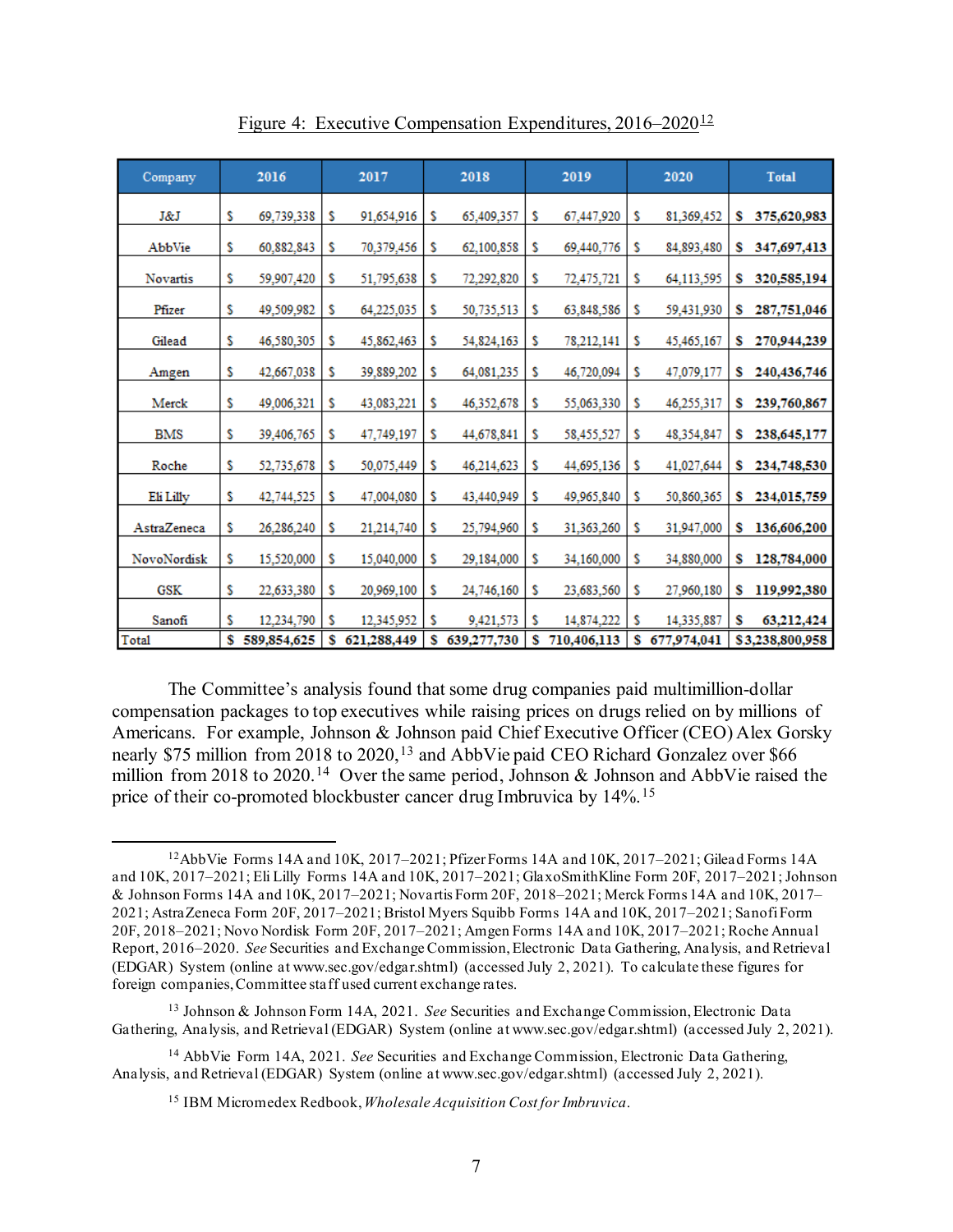The Committee's investigation found that price increases on certain brand-name drugs led directly to higher bonuses for executives. For example, Celgene paid its top executives millions of dollars in salaries and bonuses as they repeatedly increased the price of the cancer drug Revlimid.[16](#page-8-0) Between 2006 and 2018, Celgene paid its top executives over \$450 million in compensation.[17](#page-8-1) Internal company data show that Celgene's executives would not have met several annual bonus targets if not for their decision to increase the U.S. price for Revlimid. Based on the Committee's analysis, Celgene's U.S. price increases on Revlimid in 2016 and 2017 enabled executives to reach their bonus targets and accounted for more than \$2 million in additional bonuses for Celgene's senior executives in those years.[18](#page-8-2) 

AbbVie also tied executive compensation to raising U.S. drug prices. Since 2013, AbbVie has paid its highest-ranking executives over \$480 million in compensation.<sup>[19](#page-8-3)</sup> The Committee's investigation revealed that AbbVie incentivized its executives to raise the price of its top-selling drug Humira. In particular, the company tied bonuses directly to Humira net-revenue targets, which increased year after year.<sup>[20](#page-8-4)</sup> The first year this net-revenue incentive was added to the calculation coincided with the highest period of price increases in Humira's history—over 30% in a ten-month period.<sup>[21](#page-8-5)</sup>

These findings show that drug company executives are incentivized to raise drug prices in the United States through bonus structures that increase revenue targets year after year. These executives publicly justify price increases as being necessary to fund R&D, but the Committee's investigation shows that a significant portion of drug company revenues are being funneled to shareholders and executives in the form of buybacks, dividends, and executive compensation.

<span id="page-8-0"></span><sup>16</sup> Bristol Myers Squibb acquired Celgene in November 2019. Bristol Myers Squibb, *Press Release: Bristol-Myers Squibb Completes Acquisition of Celgene, Creating a Leading Biopharma Company* (Nov. 20, 2019) (online at https://news.bms.com/news/corporate-financial/2019/Bristol-Myers-Squibb-Completes-Acquisition-of-Celgene-Creating-a-Leading-Biopharma-Company/default.aspx).

<span id="page-8-1"></span> $17$  Committee staff calculated this figure using the Summary Compensation tables from Celgene's annual SEC filings between 2006 and 2017. *See* Celgene, *Proxy Statements*(2006–2018) (online at www.sec.gov/cgibin/browse-edgar?CIK=816284).

<span id="page-8-2"></span><sup>18</sup> Committee on Oversight and Reform, *Drug Pricing Investigation: Celgene and Bristol Myers Squibb— Revlimid* (Sept. 2020)(online at

[https://oversight.house.gov/sites/democrats.oversight.house.gov/files/Celgene%20BMS%20Staff%20Report%2009-](https://oversight.house.gov/sites/democrats.oversight.house.gov/files/Celgene%20BMS%20Staff%20Report%2009-30-2020.pdf) [30-2020.pdf](https://oversight.house.gov/sites/democrats.oversight.house.gov/files/Celgene%20BMS%20Staff%20Report%2009-30-2020.pdf)).

<span id="page-8-3"></span> $19$  Committee staff calculated this figure using the Summary Compensation tables from AbbVie's annual SEC filings between 2013 and 2021. *See* AbbVie Inc., *Proxy Statements* (2013–2021) (online at www.sec.gov/cgibin/browse-edgar?CIK=1551152).

<span id="page-8-4"></span><sup>20</sup> Committee on Oversight and Reform, *Drug Pricing Investigation: AbbVie—Humira and Imbruvica*  (May 2021) (online at

https://oversight.house.gov/sites/democrats.oversight.house.gov/files/Committee%20on%20Oversight%20and%20R eform%20-%20AbbVie%20Staff%20Report.pdf).

<span id="page-8-5"></span><sup>21</sup> *See* AbbVie Inc., *Proxy Statements* (2013–2020) (online a[t www.sec.gov/cgi-bin/browse](http://www.sec.gov/cgi-bin/browse-edgar?CIK=1551152)[edgar?CIK=1551152\)](http://www.sec.gov/cgi-bin/browse-edgar?CIK=1551152) and IBM Micromedex Redbook, *Wholesale Acquisition Cost for Humira.*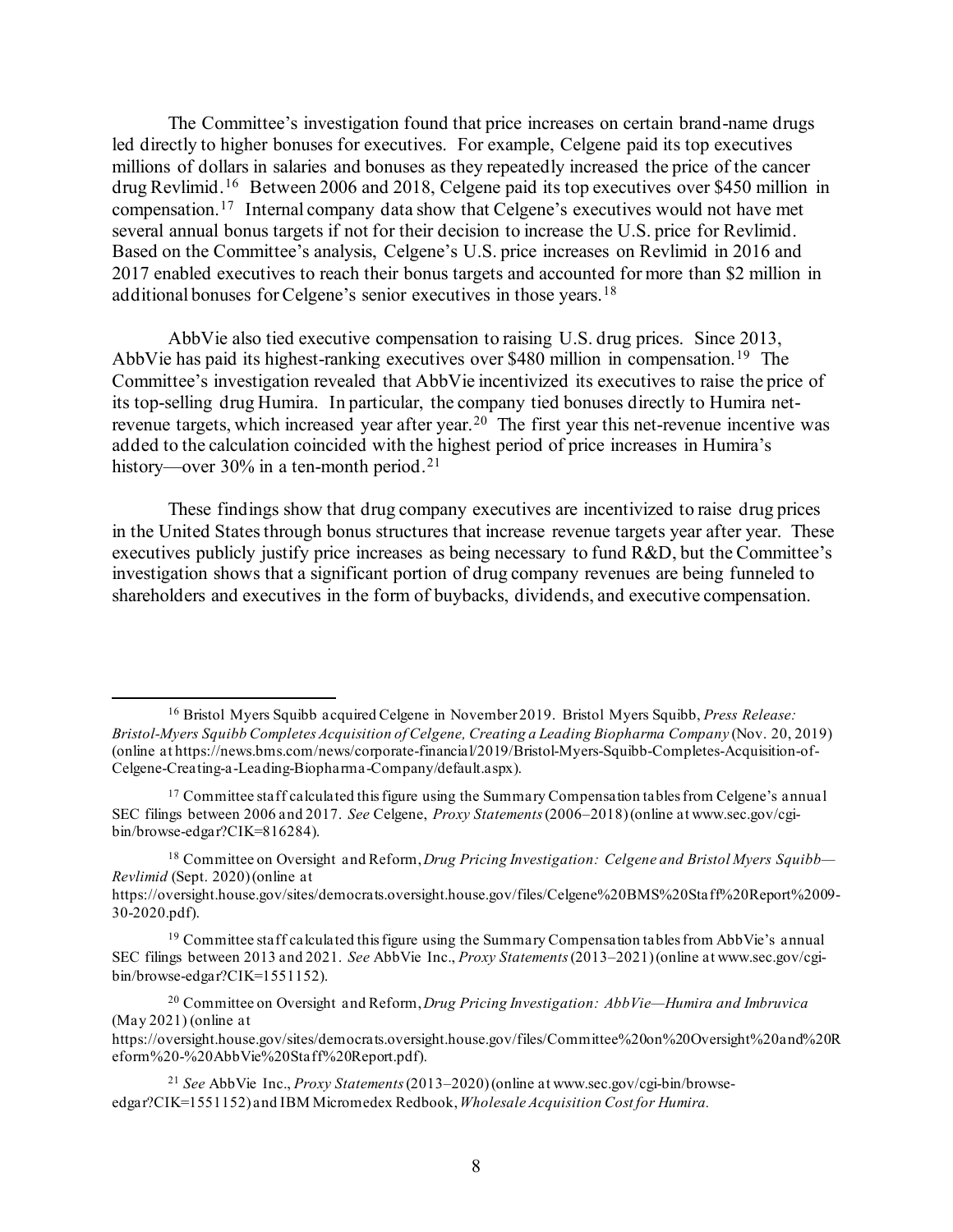# **C. Research and Development Expenditures Do Not Justify Price Increases**

The Committee's investigation has also revealed that even when drug companies invest in R&D, many of these expenditures are focused on suppressing generic competition and extending the high prices charged in the United States for top-selling drugs, rather than developing innovative new treatments. The investigation also found that drug companies targeted the United States for price increases in part due to Medicare's inability to negotiate for lower prices.

## *AbbVie — Humira*

AbbVie sells Humira, which is used to treat rheumatoid arthritis and other autoimmune diseases. In the United States, the company has set a price of approximately \$77,000 for a year's supply of Humira—470% more than when the drug was launched in  $2003<sup>22</sup>$  $2003<sup>22</sup>$  $2003<sup>22</sup>$  In part due to these price increases, Humira is the highest grossing drug in the world. In 2020 alone, AbbVie collected \$16 billion in U.S. net revenue for Humira.<sup>[23](#page-9-1)</sup>

The Committee's investigation of AbbVie revealed, among other findings:

- **R&D Costs Dwarfed by Revenue:** AbbVie's total research and development expenditures for Humira represent only a small fraction of its net revenue from this drug. In response to the Committee's request, AbbVie identified a total of \$5.19 billion in "Humira Research & Development" between 2009 and 2018 approximately 7.4% of its Humira U.S. net revenue and 4.2% of its Humira worldwide net revenue over that period.<sup>24</sup>
- **Anticompetitive R&D:** AbbVie's internal documents show that a large portion of AbbVie's research expenditures on Humira were dedicated to extending the company's market monopoly by limiting biosimilar competition through "enhancements" to Humira. An internal presentation emphasized that one objective of the "enhancement" strategy was to "raise barriers to competitor ability to replicate." AbbVie's enhancement's strategy was successful, helping the company obtain or file for hundreds of patents on Humira that will delay competition from any lower-priced biosimilars in the U.S. until at least 2023 and will likely hamper optimal competition in the Humira market for longer due to AbbVie's efforts to transition the market to a newer formulation of the drug.

<span id="page-9-0"></span><sup>22</sup> IBM Micromedex Redbook, *Wholesale Acquisition Cost for Humira.* The annual calculation is for a patient that injects Humira every other week.

<span id="page-9-1"></span><sup>23</sup> AbbVie, *2020 Form 10-K Annual Report* (Feb. 19, 2021) (online at https://investors.abbvie.com/secfilings/sec-filing/10-k/0001551152-21-000008).

<span id="page-9-2"></span><sup>24</sup> Committee on Oversight and Reform, *Drug Pricing Investigation: AbbVie—Humira and Imbruvica*  (May 2021) (online at

[https://oversight.house.gov/sites/democrats.oversight.house.gov/files/Committee%20on%20Oversight%20and%20R](https://oversight.house.gov/sites/democrats.oversight.house.gov/files/Committee%20on%20Oversight%20and%20Reform%20-%20AbbVie%20Staff%20Report.pdf) [eform%20-%20AbbVie%20Staff%20Report.pdf](https://oversight.house.gov/sites/democrats.oversight.house.gov/files/Committee%20on%20Oversight%20and%20Reform%20-%20AbbVie%20Staff%20Report.pdf)).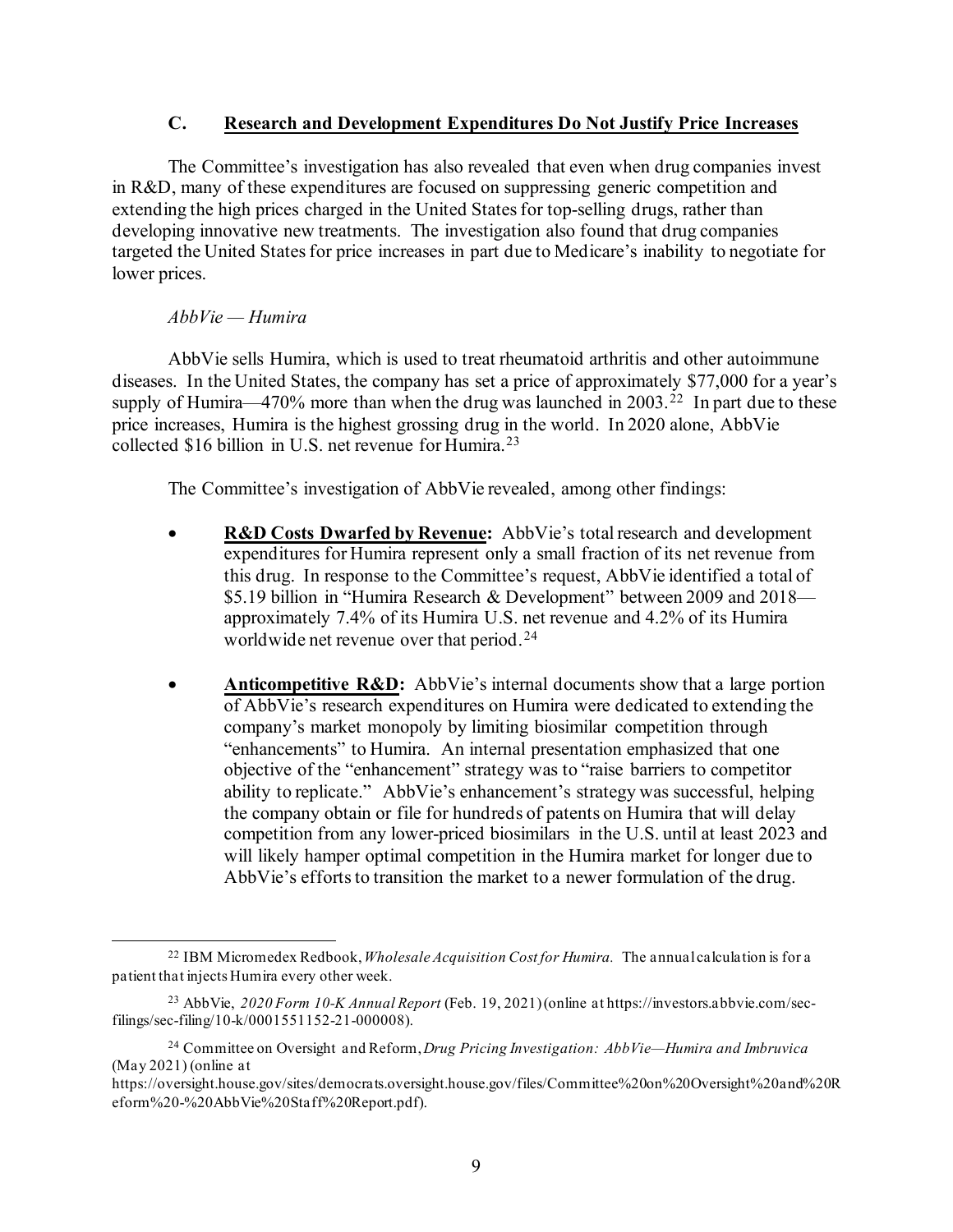According to AbbVie's internal analysis, delayed competition until 2023 will cost the U.S. health care system at least \$19 billion.<sup>[25](#page-10-0)</sup>

Lost Medicare Savings: According to AbbVie's internal data, the company collected nearly \$10 billion in Humira net revenue from Medicare Part D between 2010 and 2018. If Medicare had received the same discounts during that period as the Department of Defense (DOD)—which is permitted to negotiate directly for lower prices—taxpayers would have saved \$7.4 billion. Similarly, if Medicare had received the same discounts during that period as the Department of Veterans Affairs (VA), taxpayers would have saved \$7 billion.<sup>[26](#page-10-1)</sup>

## *Celgene and Bristol Myers Squibb — Revlimid*

From 2005 to 2019, Celgene was the sole U.S. manufacturer of Revlimid. In November 2019, Bristol Myers Squibb acquired Celgene and, along with it, the rights to Revlimid. In the United States, the company charges \$16,744 for a monthly course of Revlimid—more than triple the 2005 price. $27$ 

The Committee's investigation of Celgene and Bristol Myers Squibb reveals the extent to which the industry relies upon taxpayer-funded research to develop its drugs and drive its R&D decisions. The investigation also found that the companies targeted the United States for price increases:

• **Targeting the U.S. for Higher Prices:** In internal documents, Celgene highlighted that the U.S. government is prohibited from negotiating directly to lower prices for Medicare beneficiaries. With the federal government unable to negotiate, Celgene targeted the U.S. market for price increases while maintaining or cutting prices for the rest of the world. One presentation described the U.S. as a "highly favorable environment with free-market pricing."[28](#page-10-3)

<sup>25</sup> *Id*.

<sup>26</sup> *Id*.

<sup>27</sup> IBM Micromedex Redbook, *Wholesale Acquisition Cost for Revlimid*.

<span id="page-10-3"></span><span id="page-10-2"></span><span id="page-10-1"></span><span id="page-10-0"></span><sup>28</sup> Committee on Oversight and Reform, *Drug Pricing Investigation: Celgene and Bristol Myers Squibb— Revlimid* (Sept. 2020)(online at

[https://oversight.house.gov/sites/democrats.oversight.house.gov/files/Celgene%20BMS%20Staff%20Report%2009-](https://oversight.house.gov/sites/democrats.oversight.house.gov/files/Celgene%20BMS%20Staff%20Report%2009-30-2020.pdf) [30-2020.pdf](https://oversight.house.gov/sites/democrats.oversight.house.gov/files/Celgene%20BMS%20Staff%20Report%2009-30-2020.pdf)).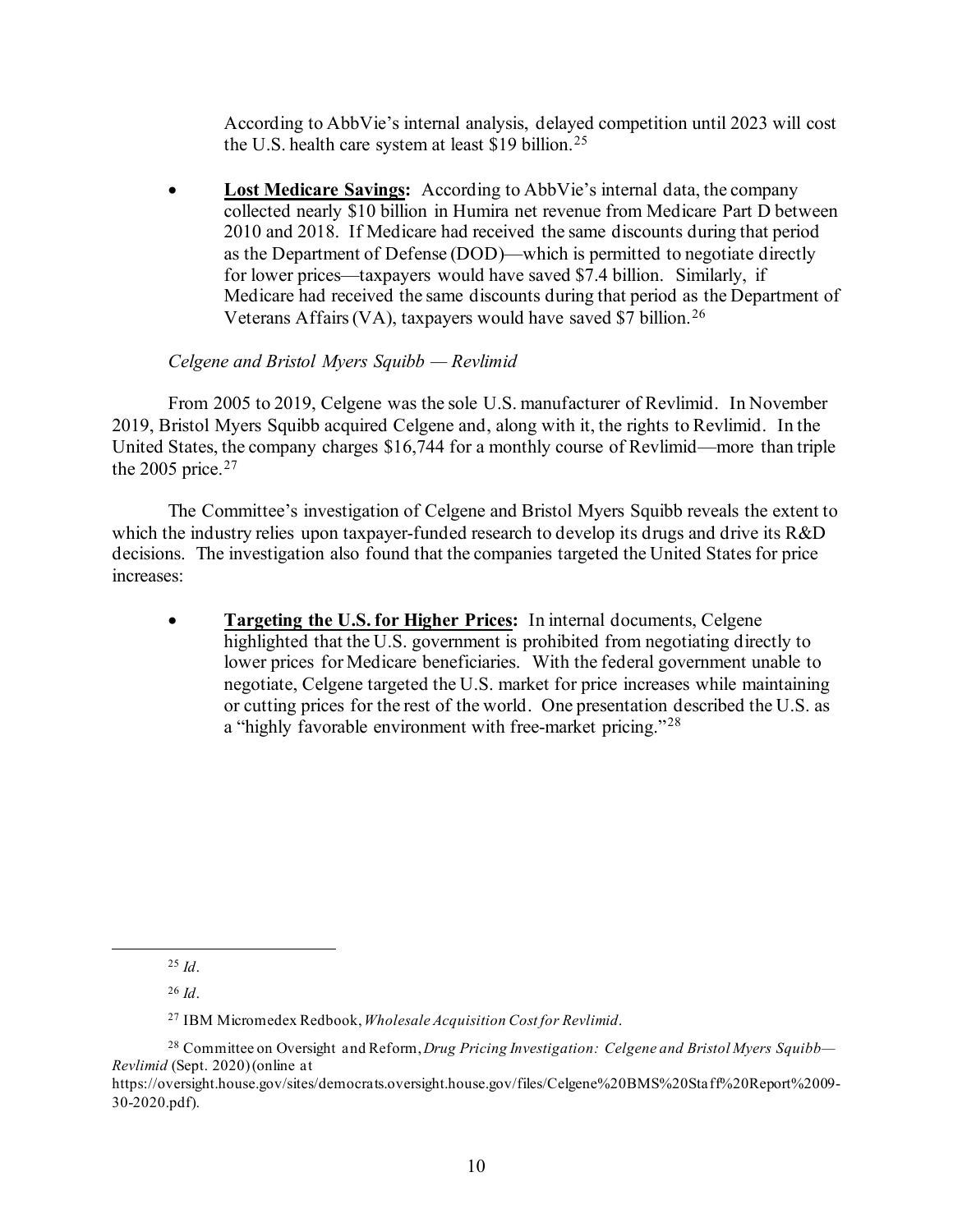

- **Costs to Medicare:** Medicare's inability to negotiate directly for a lower price of Revlimid has placed a significant burden on the U.S. health care system and cost taxpayers billions of dollars. From 2010 to 2018, Celgene collected \$17.5 billion from Medicare Part D. In 2018 alone, Medicare Part D plans and beneficiaries spent more than \$4 billion on Revlimid—the second-highest expenditure for any drug that year.[29](#page-11-0)
- **Higher Prices Used to Block Cancer Research:** Celgene relied heavily on taxpayer-funded research to develop Revlimid, yet internal documents indicate that Celgene may have leveraged the high price of Revlimid to inhibit other companies' cancer research. In discussions about another company that had clinical trials requiring the purchase of Revlimid, one Celgene executive wrote, "Making them spend a lot more on their trials puts financial constraints on their ability to simultaneously fund lots of trials." Another executive agreed, writing, "Anything we can do to hamper their development would help."[30](#page-11-1)

# **II. CONCLUSION**

<span id="page-11-0"></span>The pharmaceutical industry's argument that permitting Medicare to negotiate drug prices would stifle innovation is not supported by available evidence or findings from the Committee's multi-year investigation into the pharmaceutical industry. The world's leading drug companies spend more on stock buybacks, dividends, and executive compensation than

<sup>29</sup> *Id*.

<span id="page-11-1"></span><sup>30</sup> *Id*.